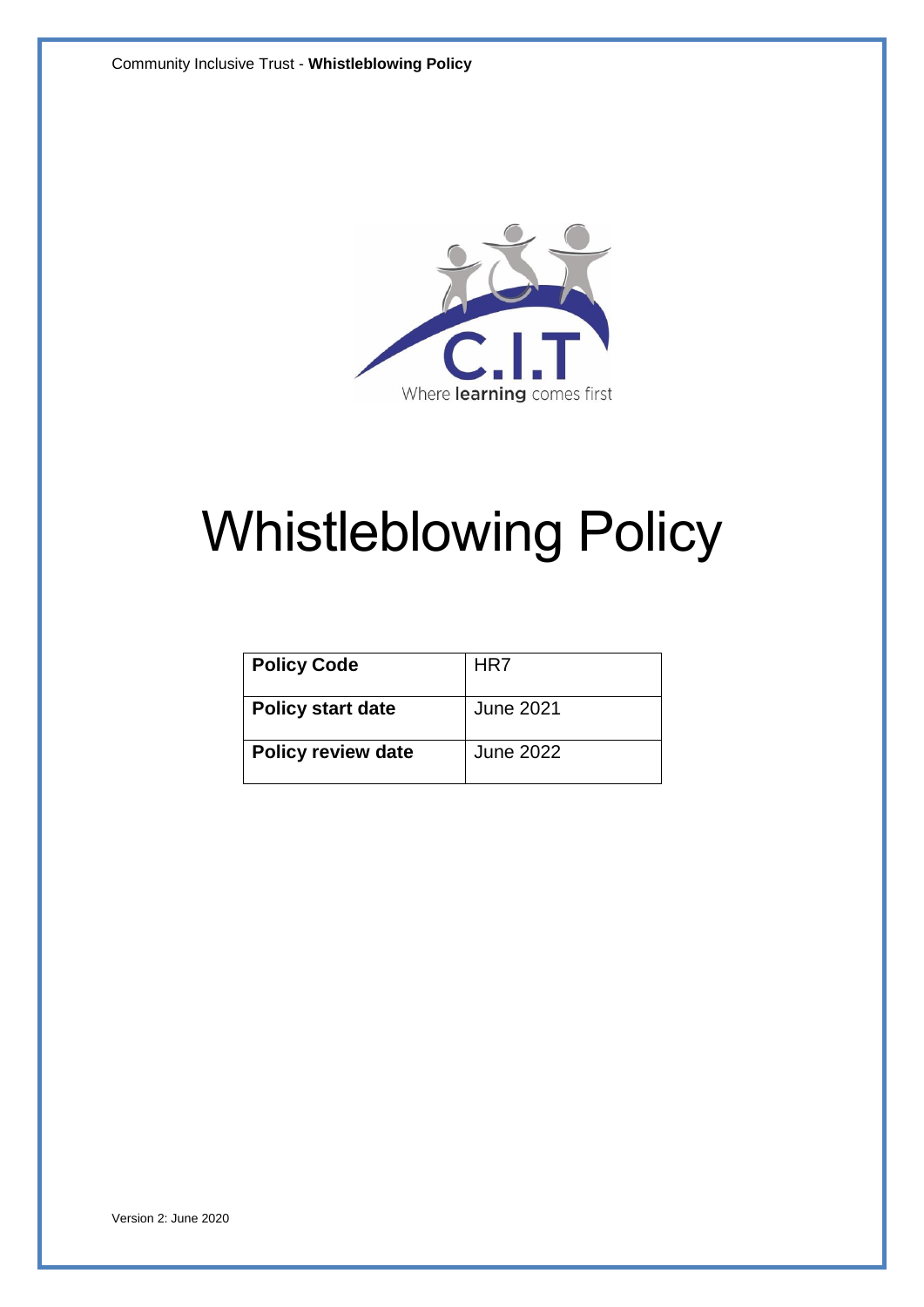# **1. Policy Statement**

- 1.1 The Community Inclusive Trust (CIT) seeks to run all aspects of Trust business and activity with full regard for high standards of conduct and integrity. However, all organisations face the risk of things going wrong from time to time, or of unknowingly harbouring illegal or unethical conduct. A culture of openness and accountability is essential in order to prevent such situations occurring and to address them when they do occur.
- 1.2 References to the Trust within this policy specifically include all our primary mainstream and special schools, Lincolnshire Educational and Resource Network (LEARN) and the Central Executive and Administrative Team within the Trust.
- 1.3 This policy covers all employees, consultants, contractors, volunteers including Trust Members, Trustees, Local School Board Governors, casual workers and agency workers.
- 1.4 This policy does not form part of any employee's contract of employment and it may be amended at any time.
- 1.5 This policy has due regard to all relevant legislation and guidance including, but not limited to, the following:
	- Public Interest Disclosure Act 1998
	- Employment Rights Act 1996
	- ESFA (2020) 'Academies financial handbook 2020'
	- GOV.UK (2012) 'Whistleblowing for employees'
	- DfE (2014) 'Whistleblowing procedure for maintained schools'
	- Sir Robert Francis (2015) 'Freedom to speak up report'

## **2. Roles, Responsibilities and Implementation**

- 21 The Human Resources and Safeguarding Committee has overall responsibility for the effective operation of this policy, for ensuring compliance with the relevant statutory framework and for reviewing the effectiveness of actions taken in response to concerns raised under this policy. This committee delegates day- to-day responsibility for operating the policy and ensuring its maintenance and review to the Director of HR.
- 22 Leaders and Managers in the Trust's schools and in the Central Executive and Administration Team have a specific responsibility to ensure the fair application of this policy and all employees are responsible for supporting colleagues and ensuring its success.

# **3. Aims**

The aims of this policy are:

• To encourage employees to report suspected wrongdoing as soon as possible, in the knowledge that their concerns will be taken seriously and investigated as appropriate, and that their confidentiality will be respected.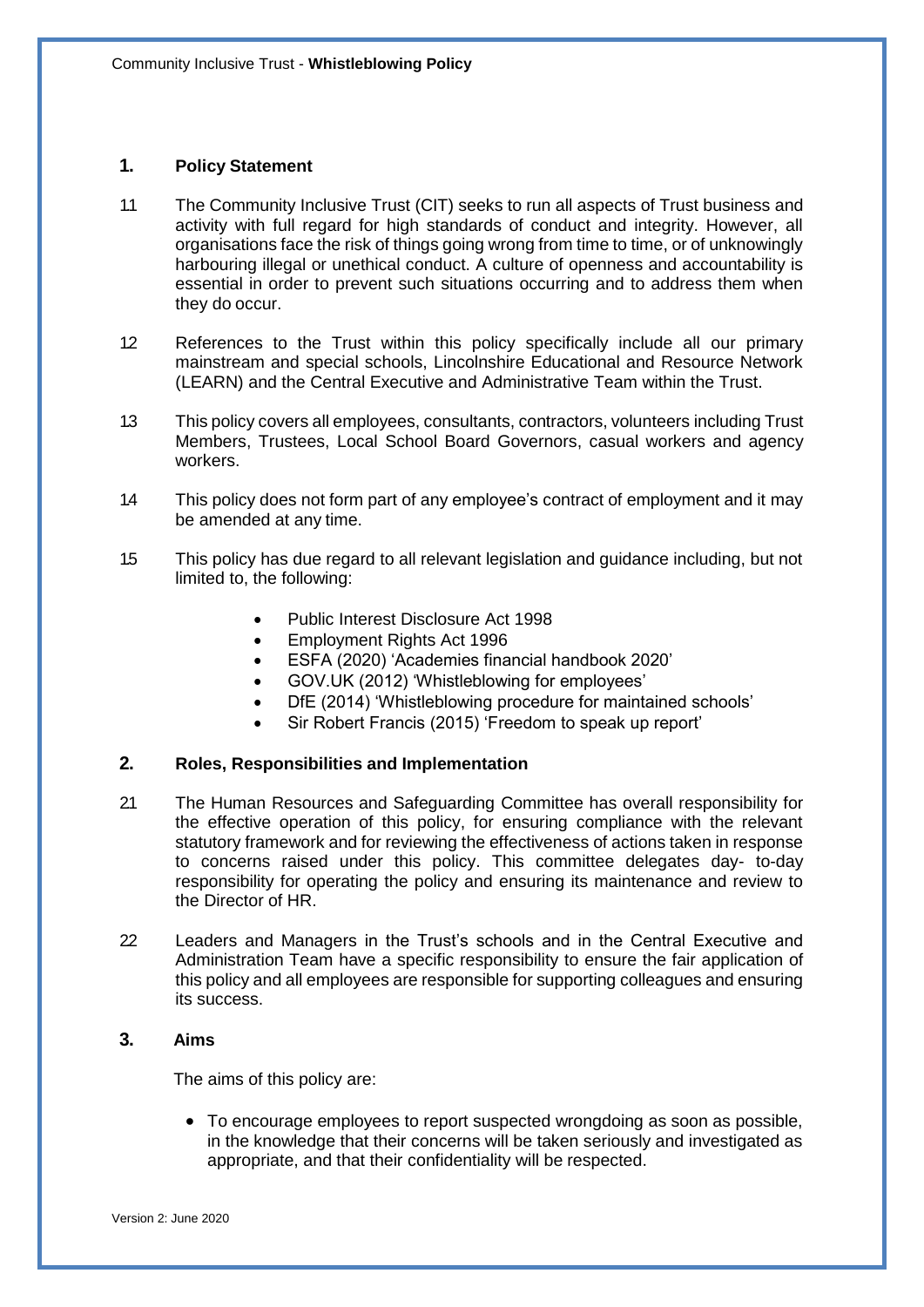- To provide employees with guidance as to how to raise those concerns.
- To reassure employees that they should be able to raise genuine concerns without fear of reprisals, even if they turn out to be mistaken.

# **4. What is whistleblowing?**

- 4.1 **Whistleblowing** is the disclosure of information which relates to suspected wrongdoing or dangers at work. This may include:
	- (a) criminal activity;
	- (b) failure to comply with any legal or professional obligation (or regulatory requirements);
	- (c) miscarriages of justice;
	- (d) danger to health and safety;
	- (e) bribery;
	- (f) financial fraud or mismanagement;
	- (g) negligence;
	- (h) breach of the Trust's internal policies and procedures;
	- (j) conduct likely to damage the Trust's reputation;
	- (k) unauthorised disclosure of confidential information;
	- (l) inappropriate use of school assets or funds;
	- (m) the deliberate concealment of any of the above matters.

This list is not exhaustive.

- 4.2 A **whistleblower** is a person who raises a genuine concern relating to any of the above. If an employee has any genuine concerns related to suspected wrongdoing or danger affecting any of the Trust's activities (**a whistleblowing concern**), they should report it under this policy.
- 4.3 This policy should not be used for complaints relating to a member of staff's own personal circumstances, such as the way they have been treated at work. In such cases, they should use the Trust's Grievance Policy or Complaints Policy.
- 4.4 If an employee is uncertain whether something is within the scope of this policy, they should seek advice from the Director of HR (whose contact details are set out at paragraph 11).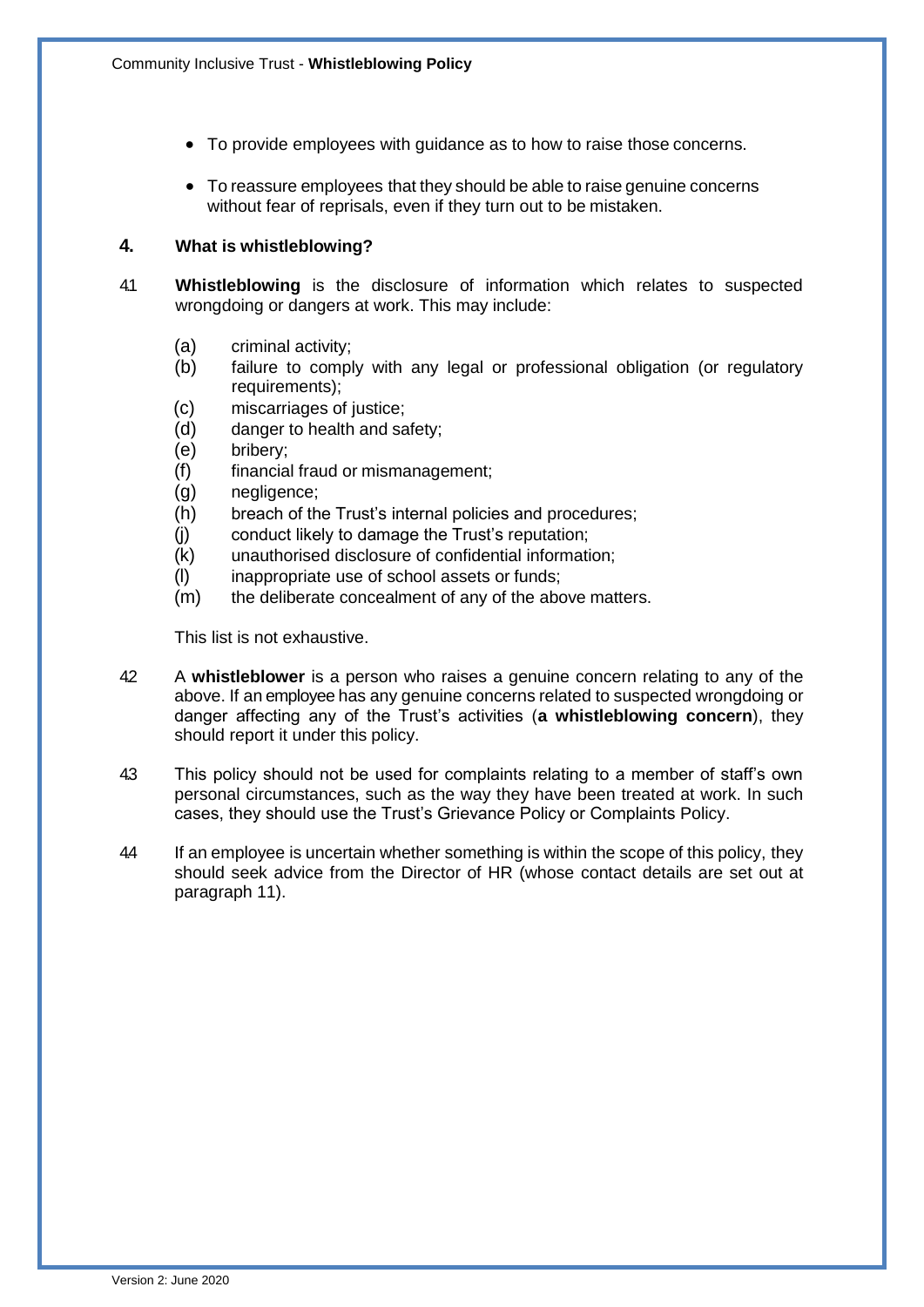# **5. Raising a Whistleblowing Concern**

- 5.1 Employees should be able to discuss any concerns about wrongdoings or dangers at work as part of the normal professional interaction between them and their line manager and, in many cases, these will be dealt with to mutual satisfaction. Alternatively, an employee may wish to raise any concerns with their line manager more formally, either in person or in writing. The line manager may be able to agree a way of resolving the concern quickly and effectively. In some cases, they may refer the matter to the Human Resources Department. For full contact details, please see Section 11.
- 5.2 However, where the matter is more serious, or the employee feels that their line manager has not addressed their concern, or they prefer not to raise it with them for any reason, they should contact the Director of HR.
- 5.3 The Director of HR will arrange a meeting with the employee as soon as possible to discuss their concern. The employee may be accompanied by a Trade Union Representative or appropriate work place colleague to any meetings under this policy. The companion must respect the confidentiality of the disclosure and any subsequent investigation.
- 5.4 Making a disclosure of a wrong-doing or concern (as defined in section 4) can be extremely stressful. Therefore, the employee should also be provided with the contact details of the Employee Assistance Programme for additional support, as required.
- 5.5 The Trust will record a written summary of the concern and provide the employee with a copy after the meeting. The Trust will also aim to provide an indication of how it proposes to deal with the matter.
- 5.6 In instances where a concern involves the Director of HR or a member of the HR department, the employee should contact the Chief Executive Officer (whose contact details are set out at paragraph 11).
- 5.7 Consultants, contractors and volunteers (other than Members, Trustees and Local School Board Governors) should raise any whistleblowing concerns directly with the Director of HR.
- 5.8 Members and Trustees should raise any whistle-blowing concerns directly with the Chair of the Trust. Local School Board Governors should raise matters with the Chair of their LSB who will then contact the Chair of the Trust. Any concerns with raising the matter with the Chair of the Trust should be raised with the Vice Chair of the Trust.

#### **6. Confidentiality**

- 6.1 TheTrust hopes that employees will feel able to voice whistleblowing concerns openly under this policy. However, if an employee wants to raise a concern confidentially, the Trust will make every effort to conceal their identity. If it is necessary for anyone investigating the concern to know the employee's identity, the Trust will discuss this with the employee first.
- 6.2 The Trust does not encourage staff to make disclosures anonymously. Proper investigation may be more difficult or impossible if it cannot obtain further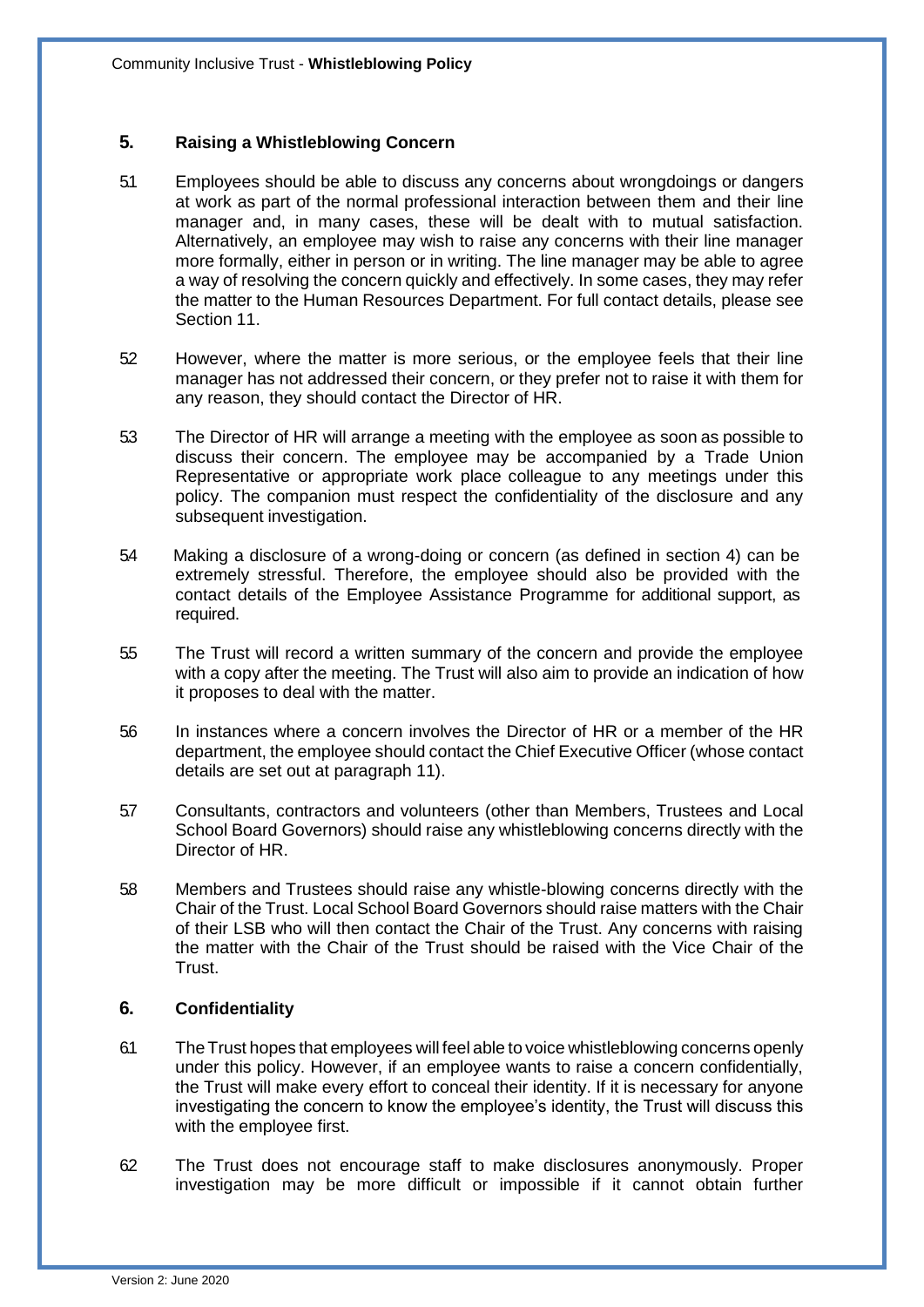information. It is also more difficult to establish whether any allegations are credible. Whistleblowers who are concerned about possible reprisals if their identity is revealed should come forward to the Director of HR and appropriate measures can then be taken to preserve confidentiality. If the employee is in any doubt, advice is available from Protect, the independent whistleblowing charity, which offers a confidential helpline. Their contact details are at the foot of this policy.

- 6.3 If any employee feels unable to make a disclosure directly to their employer there are other prescribed bodies that can be approached. Dependent on the nature of the disclosure the following are examples of prescribed bodies relating to schools and young people:
	- Ofsted
	- Children's Commissioner for England
	- NSPCC
	- Secretary of State for Education
	- Education and Skills Funding Agency (ESFA)
	- A legal advisor
	- A Member of Parliament

This is by no means an exhaustive list and further recourse to the appropriate body can be found via this link:

[https://www.gov.uk/government/publications/blowing-the-whistle-list-of-prescribed](https://www.gov.uk/government/publications/blowing-the-whistle-list-of-prescribed-people-and-bodies)[people-and-bodies](https://www.gov.uk/government/publications/blowing-the-whistle-list-of-prescribed-people-and-bodies)

## **7. Investigation and Outcome**

- 7.1 Once an employee has raised a concern, the Trust will carry out an initial assessment to determine the scope of any investigation. The Trust will inform the employee of the outcome of the assessment. The employee may be required to attend additional meetings in order to provide further information.
- 72 In some cases, the Trust may appoint an investigator or team of investigators including staff with relevant experience of investigations or specialist knowledge of the subject matter. The investigator(s) may make recommendations for change to enable the Trust to minimise the risk of future wrongdoing.
- 7.3 The Trust will aim to keep the employee informed of the progress of the investigation and its likely timescale. However, sometimes the need for confidentiality may prevent the Trust giving specific details of the investigation or any disciplinary action taken as a result. The employee should treat any information about the investigation as confidential.
- 7.4 If the Trust concludes that a whistleblower has made false accusations maliciously or with a view to personal gain, the whistleblower will be subject to disciplinary action.

#### **8. After an Investigation**

- 8.1 While the Trust cannot always guarantee the outcome, an employee may be seeking, it will try to deal with concerns fairly and in an appropriate way. By using this policy, members of staff can help the Trust to achieve this.
- 82 If an employee has genuine concerns about how the Trust has handled their whistleblowing disclosure, they can write to the Clerk to the Trustees. The Clerk may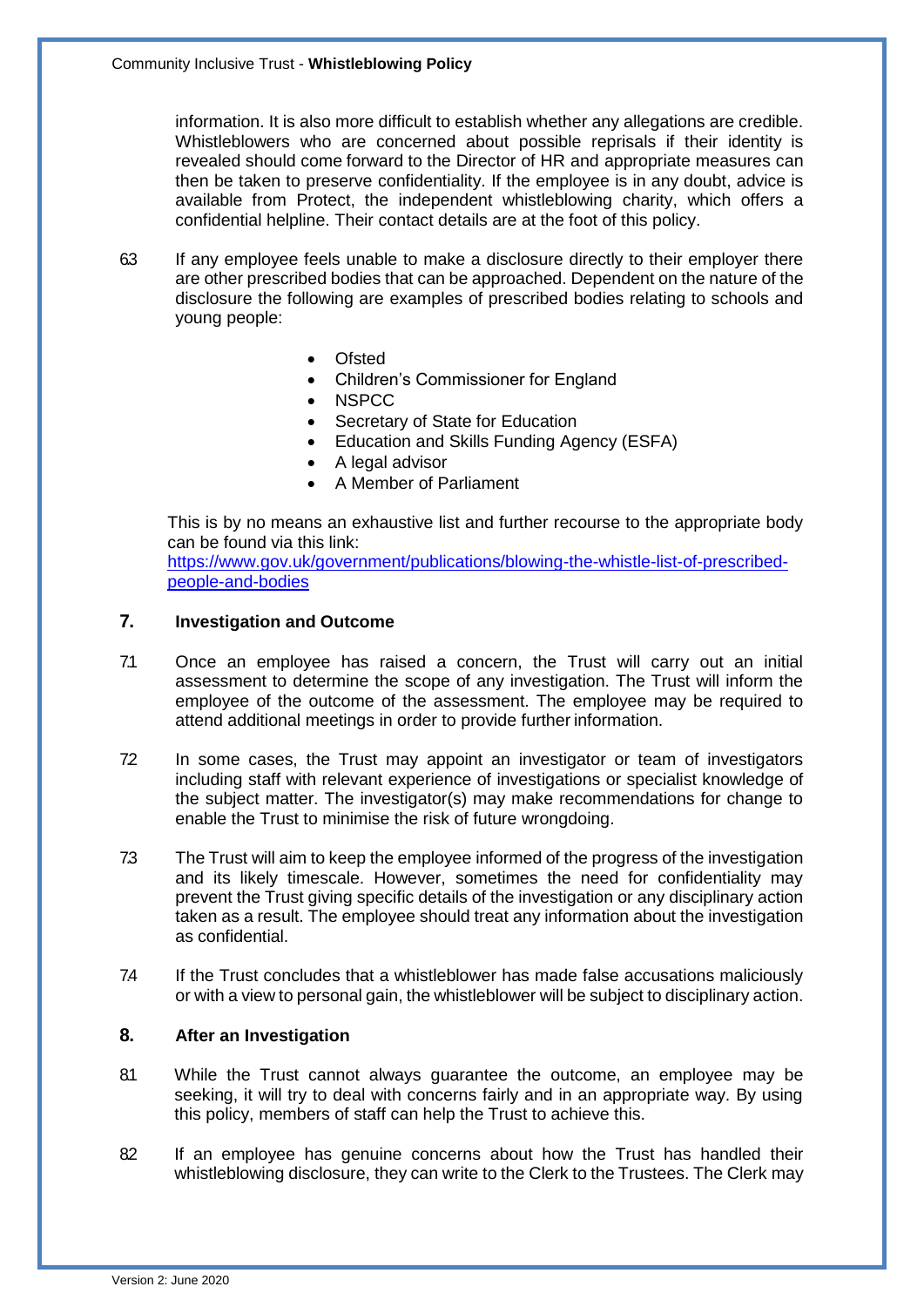investigate whether this policy's procedures have been followed in the case in question and notify the employee of his/her findings accordingly. The Clerk may ask for another assessment (7.1) to take place but does not have the power to reinvestigate the original complaint/disclosure.

# **9. External Disclosures**

- 9.1 The aim of this policy is to provide an internal mechanism for reporting, investigating and remedying any wrongdoing in the workplace. In most cases, an employee should not find it necessary to alert anyone externally.
- 9.2 The law recognises that in some circumstances it may be appropriate for an employee to report their concerns to an external body such as a regulator. It will very rarely, if ever, be appropriate to alert the media. The Trust strongly encourages its members of staff to seek advice before reporting a concern to anyone external. The independent whistleblowing charity Protect, operates a confidential helpline. It also holds a list of prescribed regulators for reporting certain types of concern. Their contact details are at paragraph 11 of this policy.
- 9.3 Whistleblowing concerns usually relate to the conduct of Trust staff, but they may sometimes relate to the actions of a third party. In some circumstances, the law will protect an individual if they raise the matter with the third party directly. However, the Trust encourages its staff to report such concerns internally first. Employees should contact their line manager or the Director of HR for guidance.

## **10. Protection and Support for Whistleblowers**

- 10.1 It is understandable that whistleblowers are sometimes worried about possible repercussions. The Trust aims to encourage openness and will support employees who raise genuine concerns under this policy, even if they turn out to be mistaken.
- 102 Whistleblowers must not suffer any detrimental treatment as a result of raising a concern. Detrimental treatment includes dismissal, disciplinary action, threats or other unfavourable treatment connected with raising a concern. If an employee believes that they have suffered any such treatment, they should inform the Director of HR immediately. If the matter is not remedied, they should raise it formally using the Trust's Grievance Procedure or Trust's Complaints Procedure.
- 10.3 In instances where an allegation of such treatment involves the Director of HR, or a member of the Human Resources department, the employee should raise it with the Chief Executive Officer. If this is also inappropriate, then this should be raised with the Chairman of the Trust Board.
- 104 Members of staff must not threaten or retaliate against whistleblowers in any way. Any employee involved in such conduct may be subject to disciplinary action.

#### **11. Contacts**

| <b>Director of HR</b>           | <b>Stephen Scott</b><br>03300 585520<br>E-mail: stephen.scott@citacademies.co.uk |
|---------------------------------|----------------------------------------------------------------------------------|
| <b>Clerk to the Trust Board</b> | l Ana Hendrickson<br>101775 724080<br>ana.hendrickson@citacademies.co.uk         |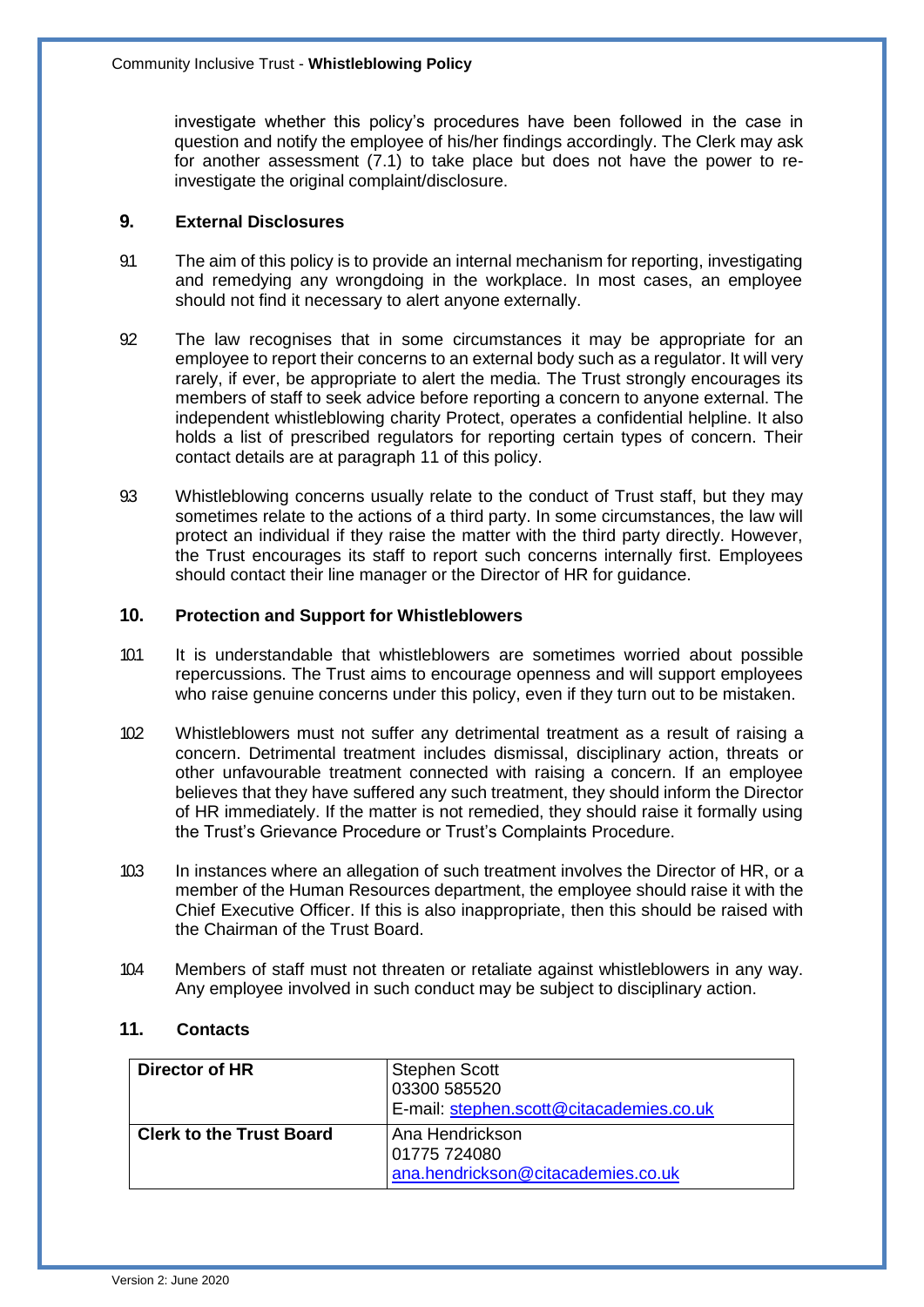| <b>Chief Executive Officer</b>                         | Peter Bell<br>peter.bell @citacademies.co.uk                                                                |
|--------------------------------------------------------|-------------------------------------------------------------------------------------------------------------|
| <b>Protect (Independent</b><br>whistleblowing charity) | Helpline: 020 3117 2520<br>E-mail: whistle@protect-advice.org.uk<br>Website: https://protect-advice.org.uk/ |

11.1 This policy may only be amended or withdrawn by the Community Inclusive Trust Board.